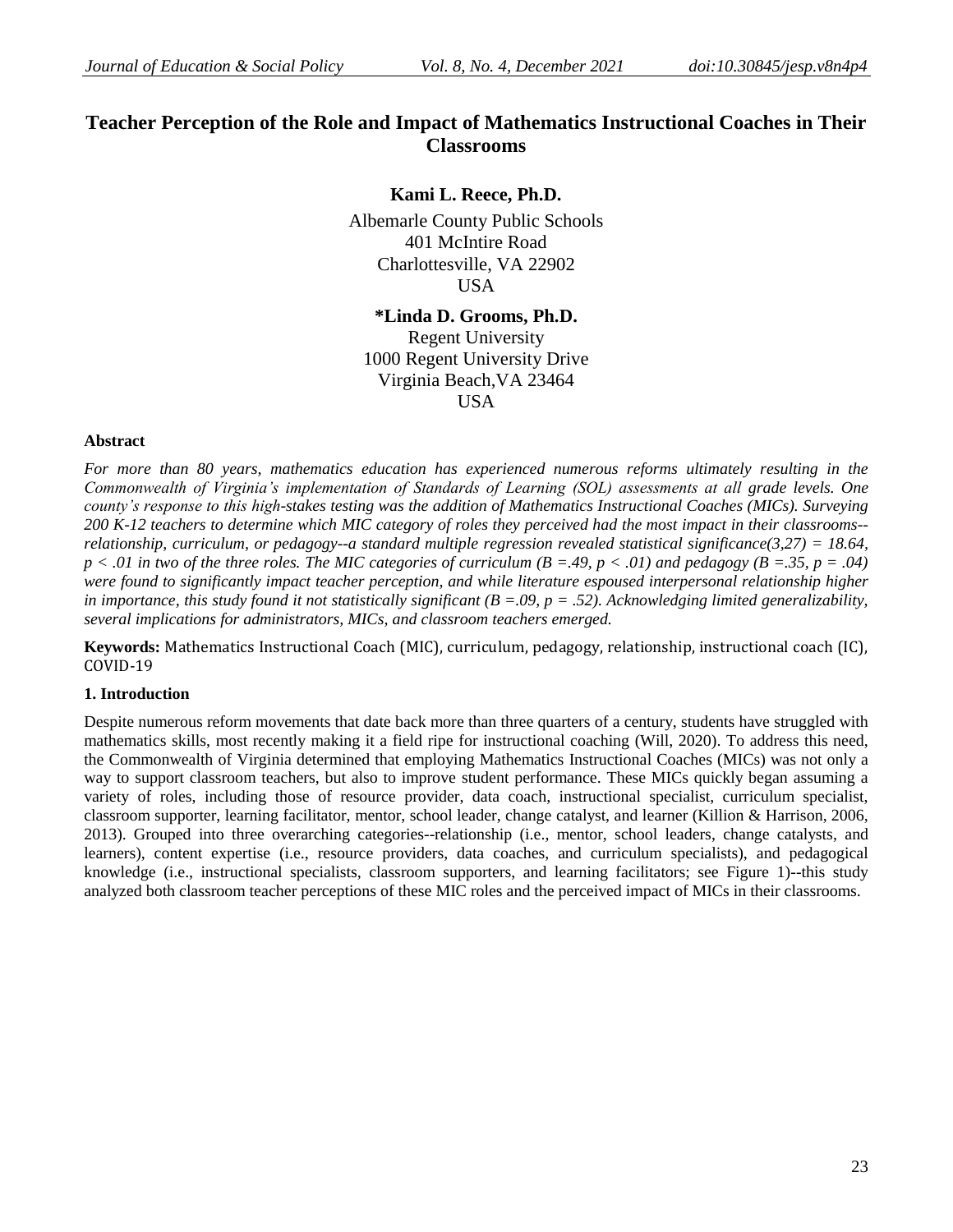

# **Figure 1** *The Overarching Categories of Coaching Roles*

*Note.* This model illustrates Killion and Harrison's (2006, 2013) instructional roles for ICs, and while each appears in its own circle, the diagram shows they often overlap depending on how the roles are performed. Visual depiction is from *Teacher Perception of the Impact of Mathematics Instructional Coaching* by Reece, K. L. Copyright 2021.

# **2. Background/Literature Review**

Herrera and Owens (2001) heralded that mathematics education has been of national concern since the early 1940s when "both educators and the public recognized that more technical and mathematical skills were needed to push forward the developing technological age" (p. 84). This push encouraged leaders of the 1950s to begin analyzing the mathematics curriculum and its preparation of high school students for further education. Reforms began in the 1960s with New Math emphasizing "deductive reasoning, set theory, rigorous proof, and abstraction" through Socratic dialogue and pedagogically appropriate discovery (Herrera & Owens, 2001, p. 91). This restructuring was widely supported until student performance made an alarming 10-year decline on the national Scholastic Aptitude Test, which prompted the 1970s Back-to-Basics reform focusing on computations and algebraic manipulation based on principles of behavioral psychology. This "prescriptive hierarchical curriculum" (Conference Board of the Mathematical Sciences, 1975, p. 12) failed "to meet the needs for basic mathematical literacy of average and low ability [K-12] students" (p. 11), which triggered the 1980s National Council of Teachers of Mathematics (NCTM) publication *Curriculum and Evaluation Standards for School Mathematics* (1989) launching Standards-Based reform.

With its emphasis on teaching *all* students, not just those who were college-bound, the Standards-Based movement advocated for changes in both content and pedagogy. Continuing to be inspired by this movement, the NCTM Commission on Standards for School Mathematics produced the *Professional Standards for Teaching Mathematics* in 1991 followed by the *Assessment Standards for Teaching Mathematics* in 1995, both of which explicitly described the instructional changes necessary to meet the new educational standards. This reform required teachers to alter their role from transmitters of knowledge to facilitators who guided the class in mathematical discovery, while mediating classroom discourse and creating a learning environment that was applicable to real-world situations. Herrera and Owens (2001) described these content changes as having a "central focus on the conceptual versus the merely procedural" (p. 89) and the pedagogical changes as dynamic, meaning students began to actively participate in the construction of knowledge.

As a means to support the impending change in teachers' roles, in 1999 the Kansas University Center for Research on Learning (KUCRL) partnered with the Topeka Kansas School District (TKSD) in the Pathways to Success Project (PTSP). Through this collaborative effort, they placed full-time instructional coaches (ICs) in six middle schools to "improve student achievement by enabling . . . teaching that demonstrate[d] fidelity to the scientifically proven critical teaching behaviors of the various interventions" (Knight, 2007, p. 13). At that time, a good IC was described as "an excellent teacher [who] is kind-hearted, respectful, patient, compassionate, and honest [with] high expectations and . . . affirmative and honest feedback that helps people to realize those expectations . . . [one who] can see something special in you that you didn't know was there and help you to make the something special become a living part of you" (pp. 15-16). Three years after ICs were placed in all TKSD middle schools, they were added to the three high schools.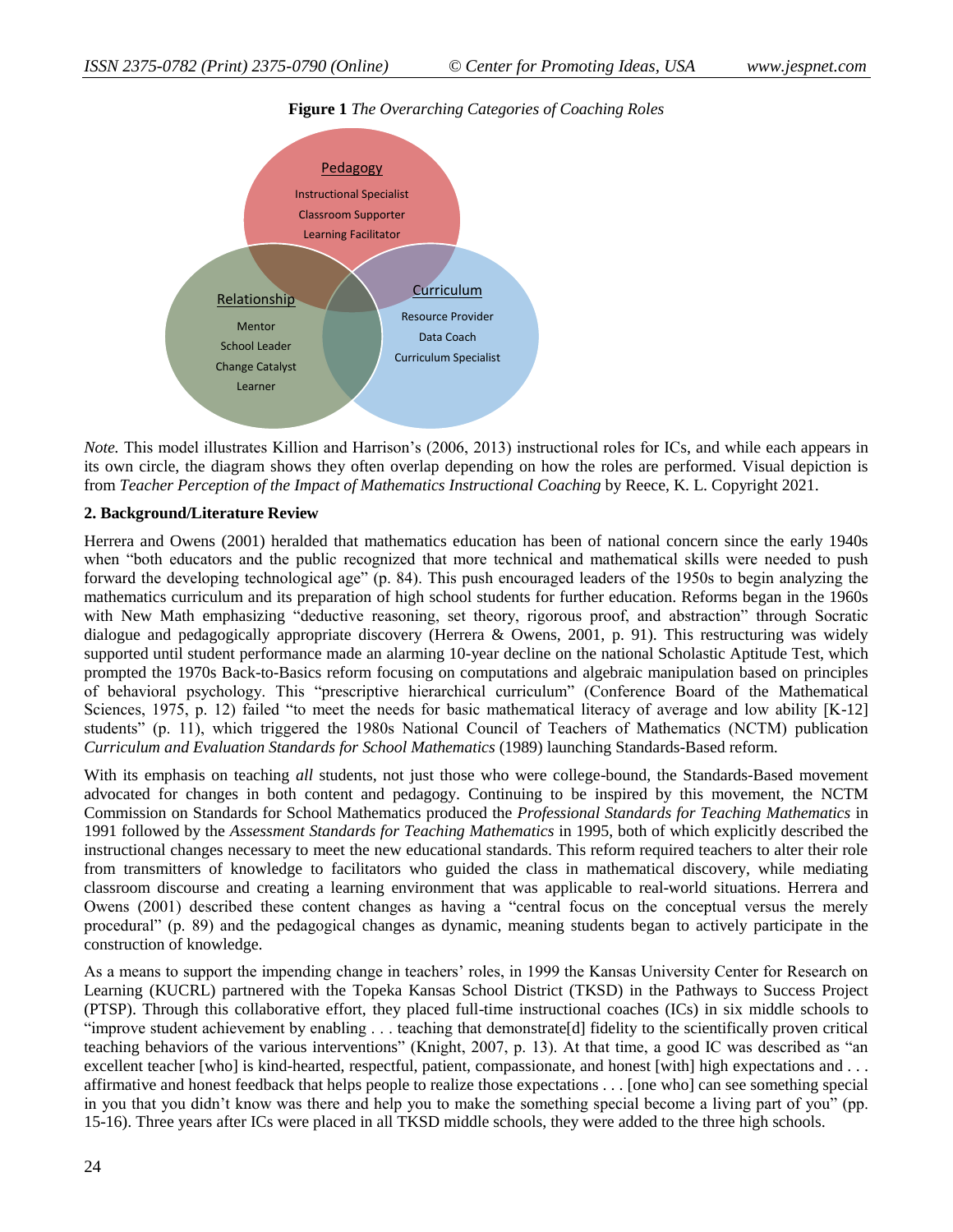Higher levels of success were achieved each year of the project and by 2004, the term *instructional coach* had been coined (Knight, 2017, p. 1). Over the subsequent years, Knight and the KUCRL continued implementing, refining, and evaluating IC programs to create effective coaching programs that positively impacted schools and student academic success (Knight, 2021).

Simultaneously, the Commonwealth of Virginia implemented the Standards of Learning (SOLs) providing a foundation for increased student achievement in all subjects including mathematics. In 2009, these SOL assessments were designed to have students college and career ready by utilizing "innovative technology-enhanced items (TEI) that required students to apply their content knowledge and employ problem-solving and critical-thinking skills . . . [all] widely praised by mathematics teachers and division-level instructional leaders" (VDOE, 2013, p. 40). However, after the alarming results of student pass rates decreasing from 85% to 68% (VDOE, 2019), division superintendents quickly responded by investigating both new instructional methods and professional development (PD) opportunities to assist teachers in most effectively implementing these revised standards. To address this need and the goals of the SOL tests, several counties began employing MICs with the understanding that to achieve student success, superintendent and administrative expectations had to be merged with teacher perceptions of these coaches and their roles in the classroom (DeWitt, 2015).

# **2.1 Teacher Perception of MICs' Professional Relationships with Teachers**

It has been repeatedly documented that the foundation of all positive IC-teacher interactions is a trusting relationship (Hanover Research Report, 2014; Hull et al., 2009; Knight, 2009; Steiner & Kowal, 2007). As a catalyst for this relationship, successful MICs employ receptive body language, physical presence, both the ability and willingness to listen, accessibility and openness, encouraging words, and positive behavior (Kaiser et al., 2002). Knight (2004b) and the researchers at KUCRL further found that successful MICs also possess an infectious personality that helps them encourage and inspire teachers. In their study of MICs and how they might improve student performance, Hull et al. (2009) described these infectious personality traits as those cultivating a partnership that encourages respectful and supportive interchanges.

The Annenberg Institute for School Reform (AISR; 2004) reported the first step to establishing a partnership is to encourage"collaborative and reflective practices" (p. 2). When this is accomplished, teachers who work with MICs "apply their learning more deeply, frequently, and consistently" (p. 2). One example of this type of partnership is for the MIC to work in the teacher's classroom modeling new methods and strategies that encourage teachers to relate more openly and disclose their classroom challenges. This type of relationship can have a significant impact on the instruction transpiring in the classroom (AISR, 2004; Wolpert-Gawron, 2016); so, to establish and cultivate this partnership, MICs often serve as both mentor and fellow learner (Knight, 2007), while actively dispelling the misconception that they are supervisors or evaluators (Killion et al., 2012; Knight, 2011; Mason, 2007),

# **2.2 Teacher Perception of MICs' Knowledge of Curriculum Resources**

To assist teachers with content questions, MICs must have a working knowledge of the state and national standards, district curriculum, pacing guides, scope and sequence, and specific content topics including "the developmental nature of mathematics and the interconnections among [its] concepts" (Hull et al., 2009, p. 6). Even with this expertise, studies (Horne, 2012; Preciado, 2015; Wolpert-Gawron, 2016) have shown inconsistent results of teachers' perceptions of MIC impact on the curriculum.

In a study of 536 K-12 teachers in three northeast Tennessee school systems, Horne (2012) reported no statistically significant support for the use of MICs with elementary teachers,  $t(270) = .284$ ,  $p = .777$ ; middle school teachers,  $t(109) = .613$ ,  $p = .541$ ; or high school teachers,  $t(151) = 3.70$ ,  $p<0.01$ . He stated that the differences in perception correlated with the grade level taught and the teacher's years of experience. In fact, Horne specified that teachers with 1 to 5 years of experience had negative perceptions of ICs,  $t(126) = 2.95$ ,  $p = .004$ .

In contrast, in a mixed-methods study of 114 K-8 teachers in one California school district, Preciado (2015) found that teachers were generally in support of working with MICs. She noted that teachers with 16 to 25 years of experience were *more* receptive to MIC support with curriculum and instructional feedback than other groups. Similarly, Wolpert-Gawron (2016) later supported a positive teacher perception where the curriculum specialist role of MICs proved beneficial, especially with customizing curricula, creating pacing guides, and mapping ever-changing standards. She further asserted, "Teachers generally ask me to model a lesson using new educational technology techniques" (p. 57), while additionally requesting assistance researching or developing project-based learning units to encourage students with applied learning. MICs often assist teachers in areas they do not have as much time to investigate and develop.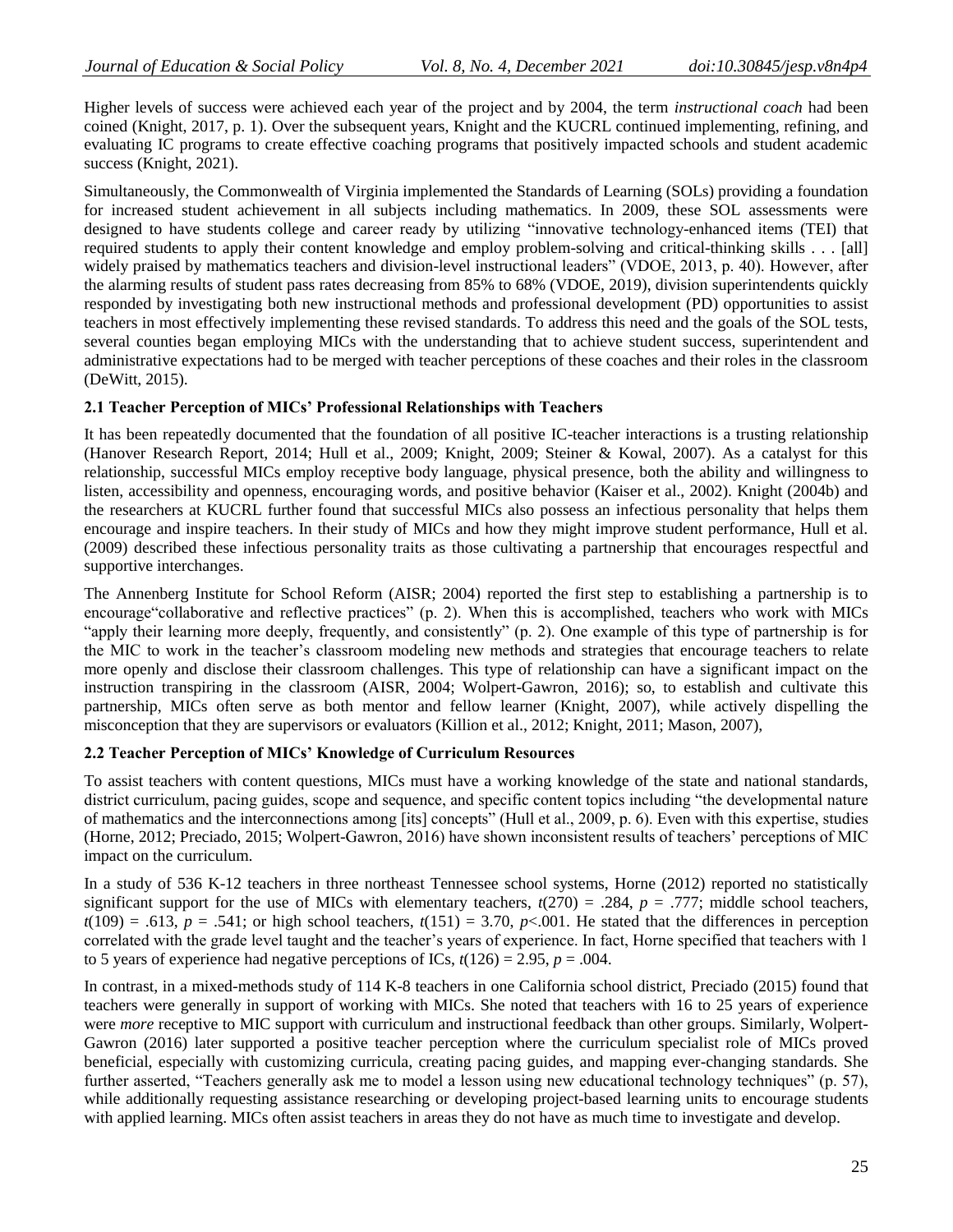### **2.3 Teacher Perception of MICs' Facilitation of Pedagogy**

Bruce and Ross (2008) examined the effects of appropriate pedagogical practices and peer coaching on mathematics teaching practices and teacher beliefs of impact on student learning. In their qualitative study of 12 teachers--eight in Grade 3 and four in Grade 6--who participated in four training sessions on appropriate pedagogical practices and peer coaching, they reported a "positive impact on teacher efficacy and on teacher implementation of standards-based teaching" and summarized, "the combination of content-specific pedagogical training and peer coaching proved to be effective in supporting teachers in their implementation of innovative strategies" (p. 363). Three years later, Teemant et al. (2011) evaluated performance-based instructional coaching intended to improve teacher pedagogy and classroom models for educating diverse student populations. Assessing 21 elementary teachers, they reported that teacher use of a Standards for Effective Pedagogy rubric increased after each coaching cycle. Additionally, Teemant et al. found that "instructional coaching led to [a] significant transfer of new teaching skills from a workshop to the classroom" (p. 690). Similarly, Westmoreland (2015), Jasso (2018), and Polnitz (2020) agreed, teachers' perceptions of positive MIC impact happen through the role of classroom supporter and the use of pedagogically appropriate instructional modeling.

### **3. Methodology**

Responding to calls from Barry (2012) to "examine teacher perceptions of the impact of instructional coaching during implementation of new instructional strategies" (p. 89), Wilhelmus (2015) that further "research would be beneficial to track teacher's attitudes and perceptions on how the MICs support them" (p. 70), and Knight (2019) that "further study needs to be conducted on the impact instructional coaching can have on implementation" (p. 14), this study investigated the predictive ability of MIC roles on teachers' perceptions of their impact on instruction in K-12 public school mathematics classrooms. Emanating from the literature, one research question and one null hypothesis catapulted this study:

RQ: Can relationship, curriculum, and pedagogy predict a teacher's perception of the impact of the MIC?

H0: Relationship, curriculum, and pedagogy cannot statistically significantly predict a teacher's perception of the impact of the MIC.

#### **3.1 Population and Sample**

The sampling frame of this study included 200 K-12 mathematics teachers from Lake County Public Schools (LCPS; pseudonym), a rural school division in southwestern Virginia that mirrored the commonwealth's decline in the mathematics pass rates dropping from 84% to 66% (VDOE, 2019), but whoemployed 10 MICs. Five supported 140 teachers in 11 elementary schools, and an additional five supported the 60 teachers at the four middle schools, four high schools, and one alternative education center. With the assistance of the MICs, LCPS performance on the Virginia Math SOL tests improved and has remained above an 80% pass rate since 2015 (VDOE, 2019).

#### **3.2 Instrumentation**

While Yopp et al.'s (2010)*Examining Mathematics Coaching* survey (*EMC*),a 34-item Likert-scale instrument with three sections that measure MICs--Relationship (Cronbach's  $\alpha$ =.953), Topics Discussed (Cronbach's  $\alpha$ =.973), and Teacher Impact (Cronbach's  $\alpha$ =.967)--most closely aligned with the focus of this study, modifications in organization were needed. First, to expedite completion and increase response rates, the *EMC* was reorganized and distributed as a Google Form. Second, per the *EMC* authors' request, the modified instrument was renamed the *Teacher Perception and Impact Survey* (*TPIS*). Identical to the *EMC*, the *TPIS* consisted of the original 34 questions in its three sections. Employing a 5-point Likert scale ranging from *strongly disagrees* to *strongly agree*, the first 21 items addressed the three independent variables (IVs)--relationship, curriculum, and pedagogy--while the remaining 13 items utilized a 6 point Likert scale ranging from *did not discuss* to *very large impact* to assess the dependent variable (DV): teacher perception of impact on instruction. One additional question was added for teachers to delineate the grade band taught- elementary (K-5) or secondary (6-12)--to ensure respondents from both were included.

#### **3.3 Data Collection**

Once appropriate permissions were obtained, to comply with the county procedures, the invitation with the survey link was emailed to the LCPS Supervisor of Grants and Innovations (SGI) for distribution to the 20 building principals through their weekly bulletin. Upon receipt, the principals distributed the invitation to the mathematics teachers through their school emails. Two weeks later, the SGI posted a reminder to the principals requesting redistribution of the invitation to afford all teachers the opportunity to complete the survey.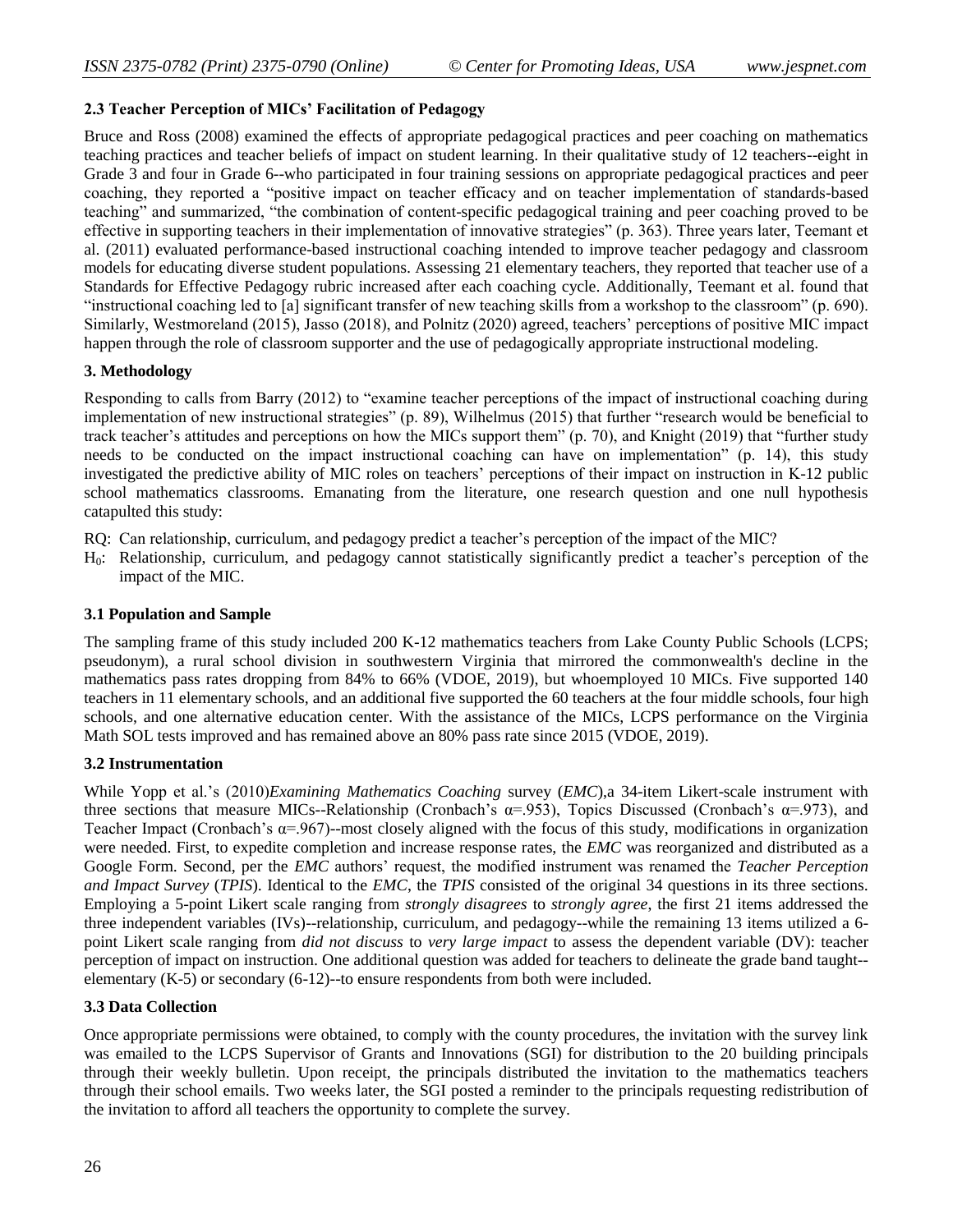# **4. Results**

After a 3-week data collection period, the survey had a response rate of 15.5%. Of the 31 participants,  $71\%$  ( $n = 22$ ) were secondary teachers (Grades 6-12) and 29% ( $n = 9$ ) were elementary (Grades K-5). Per the Google Forms settings, participation in this study was voluntary and confidential, and all responses were deemed valid.

# **4.1 Teacher Perception of the MIC Relationship**

The teacher's perception of the relationship with the MIC was assessed with the first four statements of Section 1: *MIC: Relationship.* The statements *I felt comfortable communicating with my coach* and *I valued my coach's input* had the highest overall mean scaled score at 4.71 (*SD* = .53), while *I felt comfortable with my coach reflecting on my teaching practices* was the lowest ( $M = 4.55$ ,  $SD = .57$ ; see Table 1).

# **Table 1**

*MIC: Relationship*

| <b>Statement</b>                                                             | M    | <i>SD</i> |
|------------------------------------------------------------------------------|------|-----------|
| a) I felt comfortable communicating with my coach.                           | 4.71 | .53       |
|                                                                              |      |           |
| b) I felt my coach respects my opinions and understands my situation and the | 4.61 | .62       |
| challenges I face.                                                           |      |           |
| c) I felt comfortable with my coach reflecting on my teaching practices.     | 4.55 | .57       |
| d) I valued my coach's input.                                                | 4.71 | .53       |

# **4.2 Teacher Perception of the MIC's Knowledge of Curriculum and Pedagogy**

Section 2 of the *TPIS* labeled *MIC: Topics Discussed* assessed curriculum with the first nine statements. The statement *My coach and I discussed mathematical content that I teach* ( $M = 4.58$ ,  $SD = .56$ ) had the highest mean scaled score, while *My coach and I discussed ways of incorporating investigative, inquiry-based or discovery-based mathematics learning into my lessons* and *My coach and I discussed ways to infuse more mathematical concept development into my lessons* ( $M = 3.90$ ,  $SD = .87$ ) had the lowest (see Table 2).

# **Table 2**

| <b>MIC: Topics Discussed Curriculum</b>                                                                                                    |                  |                 |
|--------------------------------------------------------------------------------------------------------------------------------------------|------------------|-----------------|
| <b>Statement</b>                                                                                                                           | $\boldsymbol{M}$ | SD <sub>-</sub> |
| a) My coach and I discussed significant and worthwhile mathematical content.                                                               | 4.35             | .61             |
| b) My coach and I discussed mathematical content that I teach.                                                                             | 4.58             | .56             |
| c) My coach and I discussed ways to increase the level of cognitive demand of the<br>mathematical content.                                 | 4.10             | .83             |
| d) My coach and I discussed mathematics content beyond the grade(s) I teach.                                                               | 3.97             | .98             |
| e) My coach and I discussed ways of incorporating investigative, inquiry-based or<br>discovery-based mathematics learning into my lessons. | 3.90             | .87             |
| f) My coach and I discussed ways to infuse more mathematical concept<br>development into my lessons.                                       | 3.90             | .87             |
| g) My coach and I discussed ways to infuse more mathematical problem-solving<br>into my lessons.                                           | 3.97             | .91             |
| h) My coach and I discussed ways to engage students in thought-provoking<br>activities centered on important mathematical ideas.           | 4.26             | .82             |
| i) My coach and I discussed ways to emphasize elements of mathematical<br>abstraction of sense-making into my lessons.                     | 3.97             | .98             |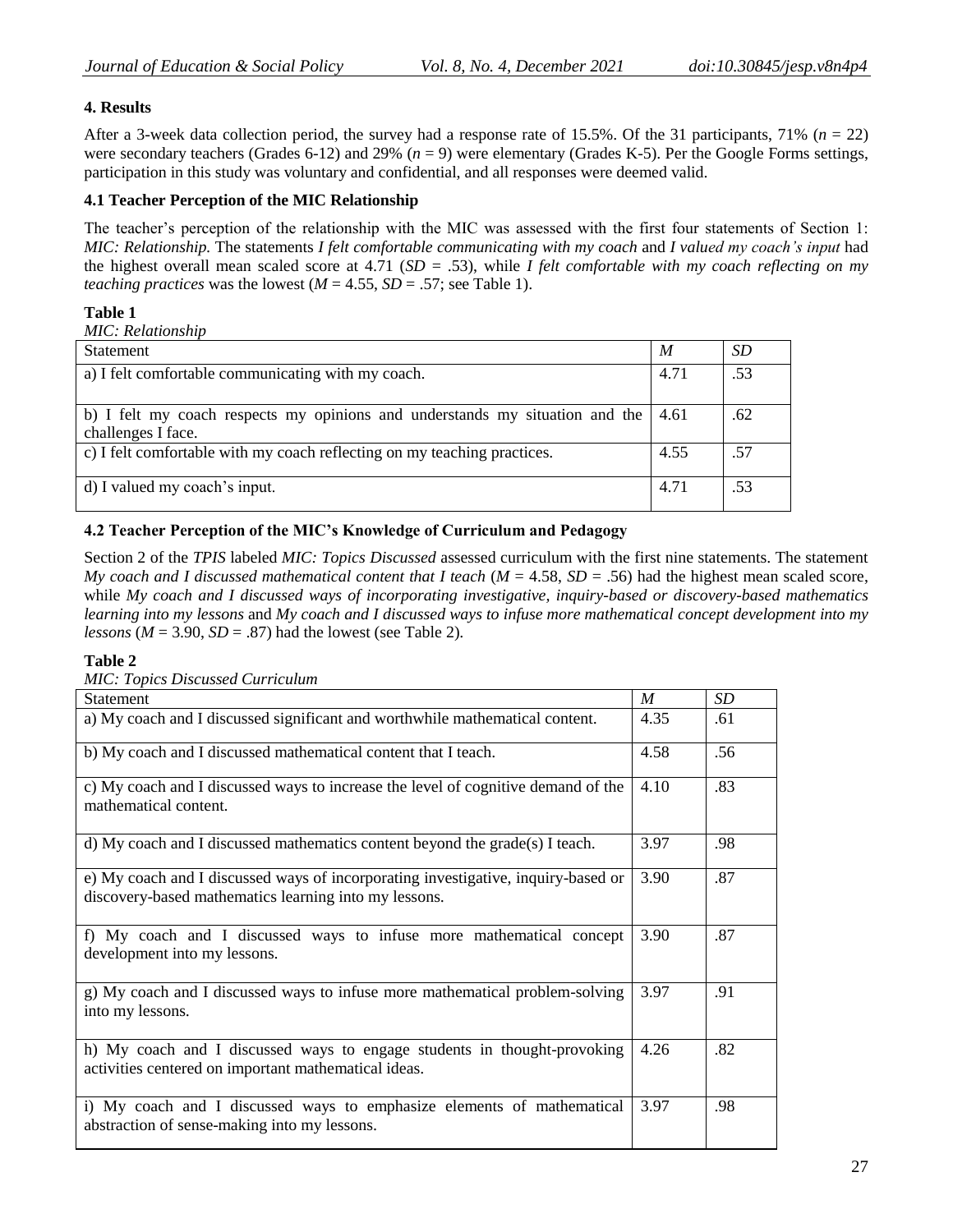Pedagogy was assessed with the remaining eight statements in the *MIC: Topics Discussed* section. As shown in Table 3, the pedagogy statement *My coach and I discussed ways to increase student participation in mathematics lessons* (*M* = 4.32, *SD* = .83) was the highest overall mean scaled score, while *My coach and I discussed ways to encourage students to pursue intellectual rigor, constructive criticism and/or challenging of ideas*  $(M = 3.84, SD = .97)$  *was the* lowest.

**Table 3** *MIC: Topics Discussed Pedagogy*

| <b>Statement</b>                                                                                                                                                                                                  | M    | <b>SD</b> |
|-------------------------------------------------------------------------------------------------------------------------------------------------------------------------------------------------------------------|------|-----------|
| j) My coach and I discussed ways to encourage students to pursue intellectual rigor,<br>constructive criticism and/or challenging of ideas.                                                                       | 3.84 | .97       |
| k) My coach and I discussed ways to increase student participation in mathematics<br>lessons.                                                                                                                     | 4.32 | .83       |
| 1) My coach and I discussed ways to create an environment where students listen to<br>one another's mathematical ideas.                                                                                           | 3.97 | .88       |
| m) My coach and I discussed ways to read or detect students' levels of<br>understanding of the mathematics being taught.                                                                                          | 4.06 | .85       |
| n) My coach and I discussed ways to improve the use of questioning strategies in the<br>context of mathematics instruction (such as, but not limited to, higher-order<br>questions, open questions or wait time). | 4.00 | .86       |
| o) My coach and I set goals and objectives aimed at implementing ideas and<br>addressing issues we discussed.                                                                                                     | 4.13 | .81       |
| p) My coach and I are reflective about my students' learning.                                                                                                                                                     | 4.29 | .74       |
| q) My coach and I are reflective about my teaching practice.                                                                                                                                                      | 4.19 | .75       |

# **4.3 Teacher Perception of the MIC's Impact on Instruction**

In the final section, the teacher's perception of MIC impact on instruction was assessed. The statement *Discussions with my coach about mathematical content* (*M* = 3.90, *SD* = 1.22) was found to have the highest mean scaled score and *Discussions with my coach about ways to improve the use of questioning strategies in the content of mathematics instruction (such as, but not limited to, higher-order questions, open questions or wait time)* was the lowest  $(M = 2.87)$ , *SD* = 1.67; see Table 4).

**Table 4** *MIC: Impact on Instruction*

| Statement                                                                                                                                                                                                                | M    | <i>SD</i> |
|--------------------------------------------------------------------------------------------------------------------------------------------------------------------------------------------------------------------------|------|-----------|
| a) Discussion with my coach about mathematical content.                                                                                                                                                                  | 3.90 | 1.22      |
| b) Discussions with my coach about ways of incorporating investigative, inquiry-<br>based or discovery-based mathematics learning into my lessons.                                                                       | 3.19 | 1.33      |
| c) Discussions with my coach about ways to infuse more conceptual understanding<br>into my lessons.                                                                                                                      | 3.45 | 1.31      |
| d) Discussions with my coach about ways to infuse more problem-solving into my<br>lessons.                                                                                                                               | 3.13 | 1.50      |
| e) Discussions with my coach about ways to "read" or detect students' levels of<br>understanding.                                                                                                                        | 3.42 | 1.39      |
| f) Discussions with my coach about ways to improve the use of questioning<br>strategies in the context of mathematics instruction (such as, but not limited to,<br>higher-order questions, open questions or wait time). | 2.87 | 1.67      |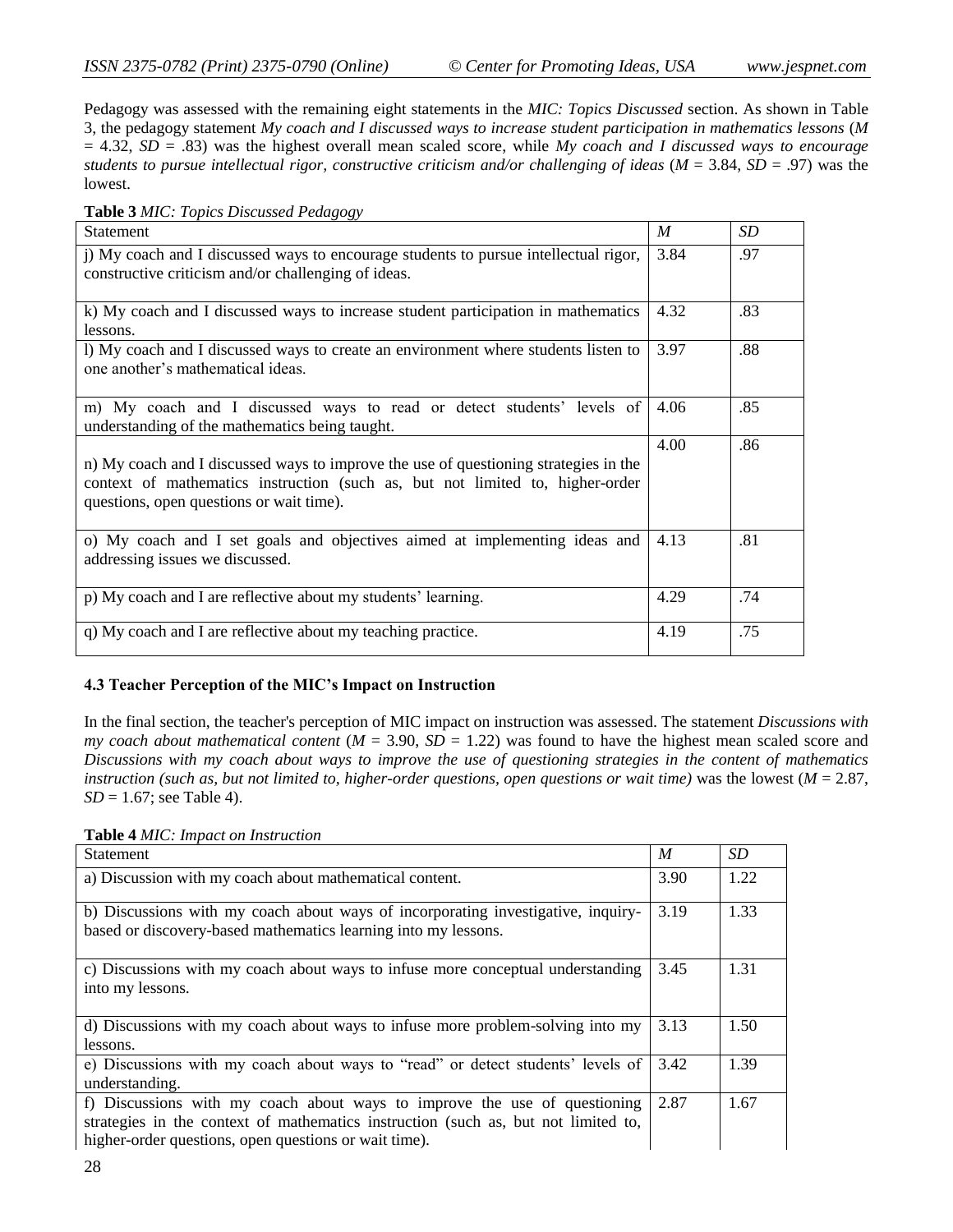| g) Discussions with my coach about ways to engage students in thought-provoking<br>activities centered on important mathematical ideas.         | 3.23 | 1.67 |
|-------------------------------------------------------------------------------------------------------------------------------------------------|------|------|
| h) Discussions with my coach about ways to emphasize elements of mathematical<br>abstraction or sense-making in lessons.                        | 2.90 | 1.68 |
| i) Discussions with my coach about ways to encourage student participation.                                                                     | 3.81 | 1.54 |
| Discussions with my coach about ways to encourage students to pursue intellectual<br>rigor, constructive criticism and/or challenging of ideas. | 3.06 | 1.46 |
| k) Discussions with my coach about goals and objectives aimed at implementing<br>ideas and addressing issues we discussed.                      | 3.35 | 1.43 |
| I) Discussion with my coach about my students' learning.                                                                                        | 3.87 | 1.09 |
| m) Discussions with my coach about my teaching practice.                                                                                        | 3.61 | 1.36 |

### **4.4Correlational Findings**

The Pearson product-moment correlation coefficient (Pearson *r*) was calculated to determine the linear relationship between the variables. While the three IVs were statistically significant at the *p*< .01 level, upon further examination, curriculum (*r* = .78) and pedagogy (*r* = .73) were both in the high relationship category and relationship (*r* = .50) was in the low category (see Table 5).

**Table 5** *Correlations*  $(N = 31)$ 

|                         |                                    | Teacher<br>perception<br>of<br>impact | Relationship | Curriculum           | Pedagogy |
|-------------------------|------------------------------------|---------------------------------------|--------------|----------------------|----------|
| Pearson<br>correlation  | Teacher<br>perception of<br>impact | 1.00                                  | .50          | .78                  | .73      |
|                         | Relationship                       | .50                                   | 1.00         | .51                  | .50      |
|                         | Curriculum                         | $.78*$                                | .51          | 1.00                 | .71      |
|                         | Pedagogy                           | $.73**$                               | .48          | .71                  | 1.00     |
| $Sig.$ (one-<br>tailed) | Teacher<br>perception of<br>impact | $\ddot{\phantom{1}}$                  | < 0.01       | < 0.01               | < 0.01   |
|                         | Relationship                       | < 0.01                                | $\bullet$    | < 0.01               | < 0.01   |
|                         | Curriculum                         | < 0.01                                | < 0.01       | $\ddot{\phantom{a}}$ | < 0.01   |
|                         | Pedagogy                           | < 0.01                                | < 0.01       | < 0.01               | ٠        |

\*Correlation is statistically significant at the 0.01 level (one-tailed).

\*\*Correlation is statistically significant at the 0.05 level (one-tailed).

# **4.5 Standard Multiple Regression (SMR) Findings**

Prior to the SMR analysis, six assumptions were tested to ensure validity. Casewise diagnostics confirmed the absence of extreme outliers greater than +3 standard deviations, while a regression residuals histogram and a normal probability plot confirmed normally distributed residual errors. A scatter plot of the studentized residuals against the standardized residuals demonstrated no gross violations of homoscedasticity, while the Durbin-Watson value of 2.342 confirmed the independence of observations. Bivariate regression plots of each IV confirmed linearity and the absence of multicollinearity was confirmed with acceptable tolerance levels (i.e., above .20) and the variance inflation factor did not exceed 4. Consequently, no violations were found, so it was deemed suitable to proceed with the SMR.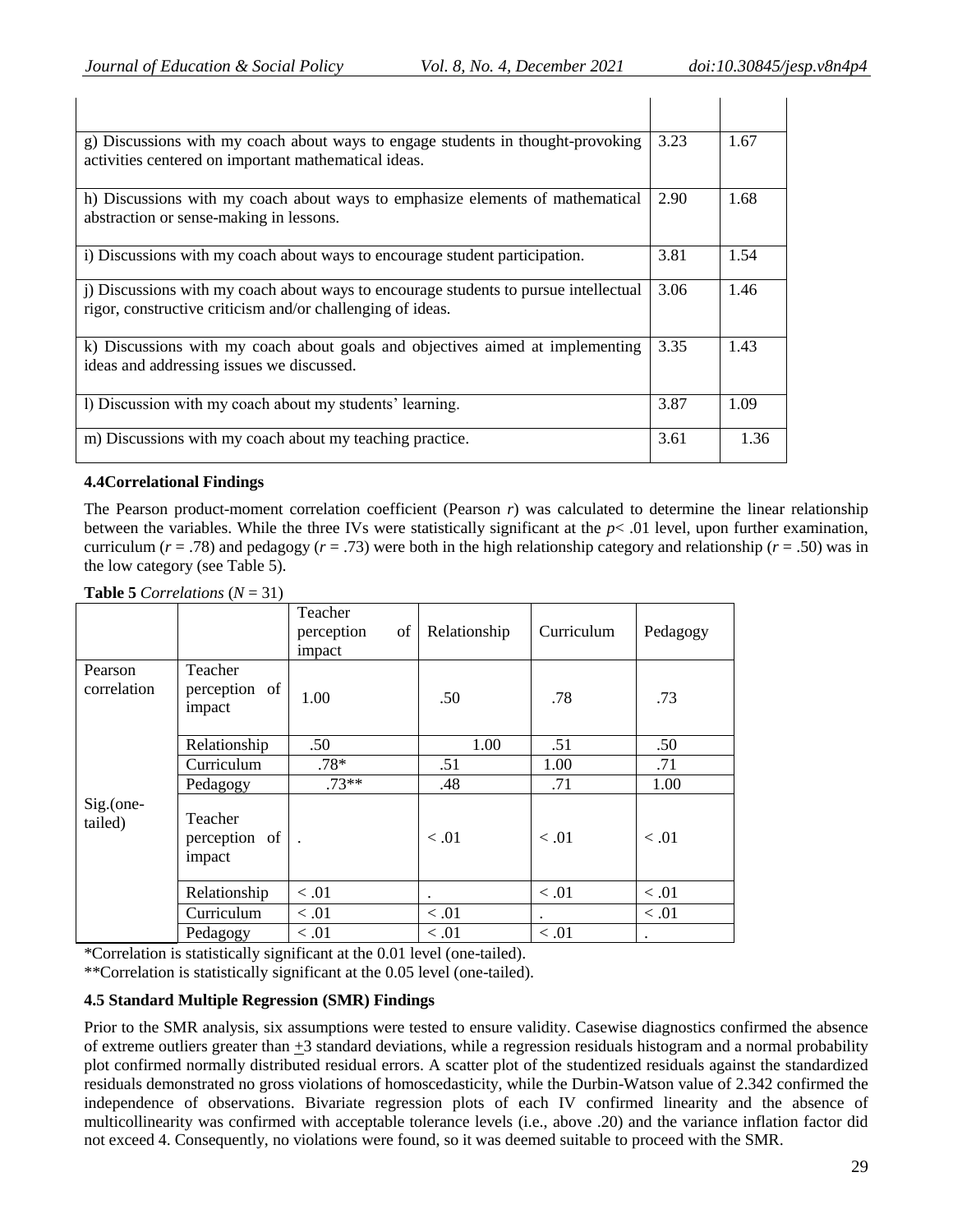The null hypothesis stating that relationship, curriculum, and pedagogy cannot statistically significantly predict a teacher's perception of the impact of the MIC, was tested using the SMR model. The linear combination of these three role categories accounted for 64% of the variation (adjusted  $R^2 = .64$ ) in teacher perception of impact. This model was statistically significant,  $F(3, 27) = 18.64$ ,  $p < .01$  (see Table 6); therefore, the null hypothesis was rejected.

|            | SS      | df                 | MS      |       | <b>Sig</b> |
|------------|---------|--------------------|---------|-------|------------|
| Regression | 4909.80 |                    | 1636.60 | 18.64 | .U 1       |
| Residual   | 2371.04 | $\mathcal{L}$<br>∠ | 87.82   |       |            |
| Total      | 7280.84 | 30                 |         |       |            |

**Table 6** *Multiple Regression*

Curriculum ( $B = .49$ ,  $p < .01$ ) and pedagogy ( $B = .35$ ,  $p = .04$ ) made statistically significant contributions to the model, while relationship was not statistically significant  $(B = .09, p = .52)$ . The resultant unstandardized regression equation for predicting teacher perception of MIC impact on instruction, including all three unstandardized coefficients was  $Y' =$  $1.26x_1 + 1.01x_2 + .65x_3 - 48.26$ , where  $Y' =$  predicted teacher perception of MIC impact on instruction,  $x_1 =$  knowledge of curriculum resources,  $x_2$  = facilitator of pedagogy, and  $x_3$  = professional relationships with teachers (see Table 7).

#### **Table 7** *Coefficients*  $(N = 31)$

| $\bm{\nu}$   |          | SЕ    | Ð   |         | Sig. |
|--------------|----------|-------|-----|---------|------|
| (Constant)   | $-48.26$ | 16.15 |     | $-2.99$ |      |
| Relationship | .65      | 0.00  | .09 | .66     | .JZ  |
| Curriculum   | .26      | .42   | .49 | 3.01    |      |
| Pedagogy     | .01      | .46   | .35 | 2.22    | .04  |

### **5. Discussion**

Supporting previous studies that teachers perceived one-to-one collaboration and in-class PD as impactful on instruction (Catapano, 2020; Desimone, 2013; Knight, 2019; 2021; Will, 2020), results from the *TPIS* data revealed that respondents had a generally positive perspective of MICs and their impact on instruction (AISR, 2004; Deussen et al., 2007; DeWitt, 2015; Knight, 2004a), particularly in the MIC role categories of knowledge of curriculum resources- -what is being taught--and facilitation of pedagogy--how students learn (Hull et al., 2009; Killion, 2009; Killion et al., 2012; Knight, 2019; Kretlow et al., 2009; Wilhelmus, 2015). Even though this study did not reaffirm the existing literature's correlation on the MIC category of professional relationships as the basis of all positive MIC-teacher interactions (Hanover Research Report, 2014; Hull et al., 2009; Knight, 2004b, 2009; Steiner & Kowal, 2007), it did provide a gateway for future research on how to perform MIC relationship roles that are more impactful on instruction. Additionally, improved understanding of MIC roles improves teachers' perceptions of both the MIC and the effectiveness of the overall coaching program (Knight, 2009; Wilkins, 2014). This study also raised awareness by suggesting implications for three constituents of the schools: administrators, MICs, and classroom teachers.

# **5.1 Implications for Administrators**

One implication derived from this study is for division administrators to ensure that MICs have adequate training in their content area, both through academic rigor and professional experience. Second, administrators may need to balance the amount of collegiate coursework preparation with knowledge of resources gained by experience using "adopted curriculum . . . pacing guide[s], and scope of concepts" (Killion, 2009, p. 11) for the development of instruction.

# **5.2 Implications for MICs**

One implication for MICs is to prioritize PD opportunities focusing on those that will extend knowledge of curriculum resources and facilitation of pedagogy roles to most impact the instruction of teachers with whom they work. Second, MICs need to have training sessions within their district to ensure full understanding and application of the district and state resources provided for the teachers, such as pacing guides, curriculum frameworks, test blueprints, crosswalks for standards changes, just-in-time quick checks, mathematics vertical articulation tools, rich mathematical tasks, and mathematics instructional plans. A third implication is that MICs need to be cognizant of how to fulfill the impactful categories of knowledge of curriculum and facilitation of pedagogy in a virtual environment. The COVID-19 pandemic temporarily altered some educational environments, but some divisions have recognized the positive results of remote learning and have begun organizing virtual education centers and opportunities. MICs will need to determine how best to support teachers and instruction in these new settings.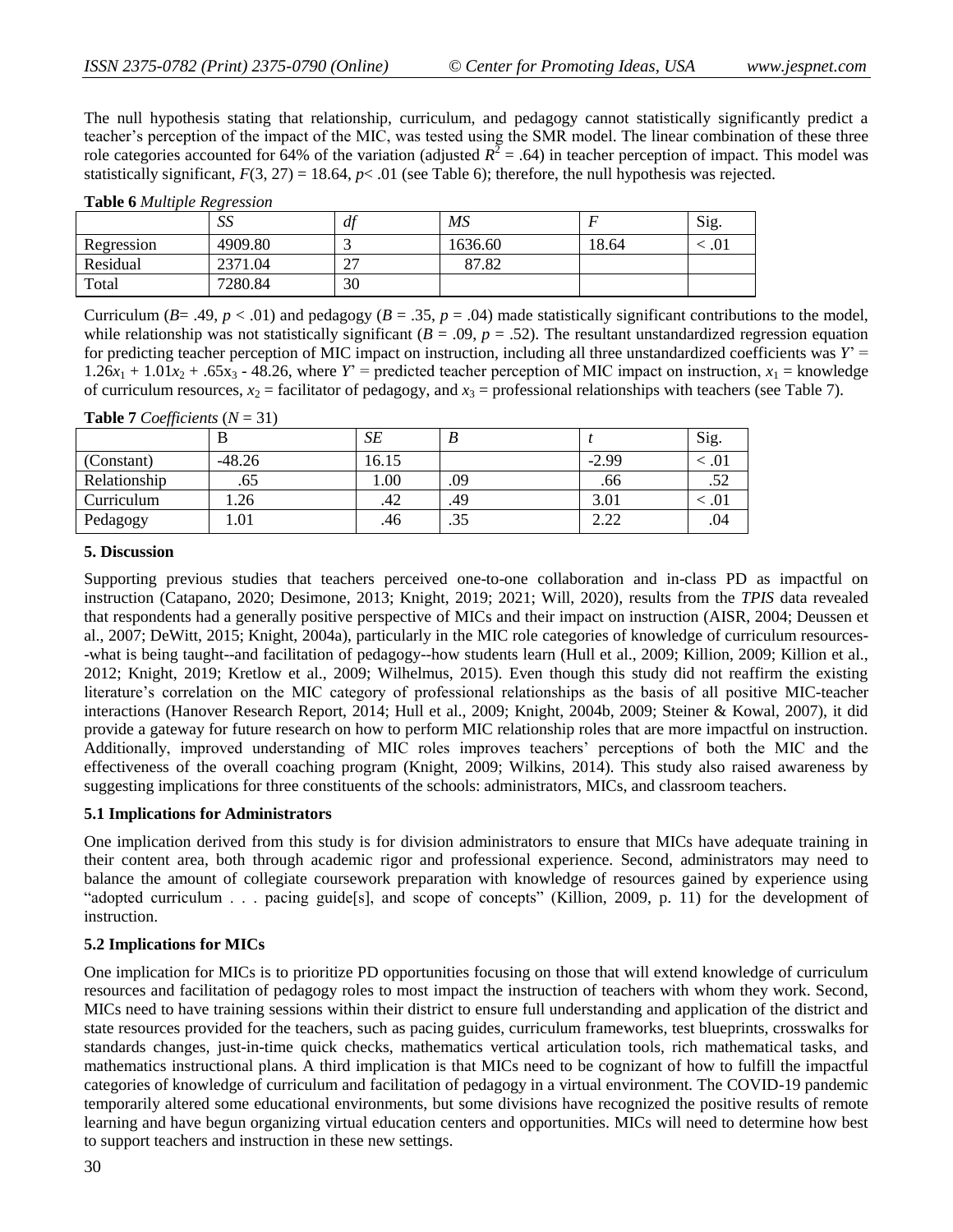# **5.3 Implication for Classroom Teachers**

A final implication of this study is that teachers need opportunities to collaborate with their MICs. Classroom teachers are currently pulled in many different directions, especially with the alternative instructional methods required from COVID-19, and they have numerous requirements on their time within the school day. Allocating a designated time to work with a MIC would encourage the sharing of ideas, resources, and expertise to improve instruction and time efficiency. This would also work to resolve any reluctance teachers have about inviting MICs into their classrooms or attending collaboration sessions with them (Mason, 2007).

# **5.4 Limitation**

The limitation of this study was the low response rate (15.5%) on the *TPIS*, especially by the elementary teachers. Only 29%  $(n = 9)$  of them responded. Perhaps one reason for this was that the survey distribution and communication was conducted solely by the LCPS SGI due to the LCPS survey research protocols. A second explanation pertaining to the overall response rate was the overwhelming plethora of obligations mathematics teachers were experiencing due to COVID-19 that may have caused them to be incapable of having the time to participate. Finally, the elementary mathematics teachers may have had little or no contact with their MIC due to the LCPS elementary school MICs serving a dual purpose, coaching both mathematics and reading, causing those teachers to be reluctant to respond to the survey. In contrast, secondary MICs focus solely on mathematics thus potentially increasing teacher interactions and response rates to the survey.

### **5.5 Recommendations for Future Research**

Two recommendations emerged from this study. The first is for future research to use the preferred method of random rather than that of convenience sampling (Creswell, 2015). Random sampling would provide more generalizable results rather than results specific to one school division. A different sampling method would also employ an alternate distribution method that could increase the response rates and make results more universal. Using a random sample from a population employing MICs for less than 5 years might also explain the anomaly with the *relationships with teachers* IV found in LCPS who have employed MICs for over 10 years.

A second recommendation involves utilizing the categories of each MIC role in an assessment tool for MIC professional growth. Currently, there are no nationally recognized evaluation tools to assist MICs with improving their work with students, teachers, and/or administrators. A self-, teacher-, or peer-evaluation tool would be the first step in feedback for MICs to set standards and develop areas of focus for PD. Focus on the roles performed defined with each MIC category would also be the groundwork for an administrative evaluation tool.

# **6. Conclusion**

While this study added to the research on MICs, it also echoed the need for additional studies on the MIC roles, specifically as they apply to teacher perception of impact on instruction, particularly within grade bands. Furthermore, the data emphasized continued research on the MIC roles to provide an assessment tool that would assist with professional growth.

# **References**

Annenberg Institute for School Reform. (2004). *Instructional coaching: Professional learning communities/instructional coaching*. [https://www.annenberginstitute.org/publications/professional-development-strategies-professional-learning-](https://www.annenberginstitute.org/publications/professional-development-strategies-professional-learning-communitiesinstructional)

[communitiesinstructional](https://www.annenberginstitute.org/publications/professional-development-strategies-professional-learning-communitiesinstructional)

- Barry, P. K. (2012). *The impact of instructional coaching on teaching practices* (Publication No. 3545625) [Doctoral dissertation, University of South Dakota]. ProQuest Dissertations and Theses Global.
- Bruce, C. D., & Ross, J. (2008). A model for increasing reform implementation and teacher efficacy: Teacher peer coaching in grades 3 and 6 mathematics. *Canadian Journal of Education*, *31*(2), 346-370.
- Catapano, J. (2020). What is academic rigor, what do we do with it? *TeachHUB.com*. [https://www.teachhub.com/what](https://www.teachhub.com/what-academic-rigor-what-do-we-do-it)[academic-rigor-what-do-we-do-it](https://www.teachhub.com/what-academic-rigor-what-do-we-do-it)
- Conference Board of the Mathematical Sciences. (1975). *Overview and analysis of school mathematics K-12*. National Advisory Committee on Mathematical Education.
- Creswell, J. W. (2015). *Educational research: Planning, conducting, and evaluating quantitative and qualitative research* (5th ed.). Pearson.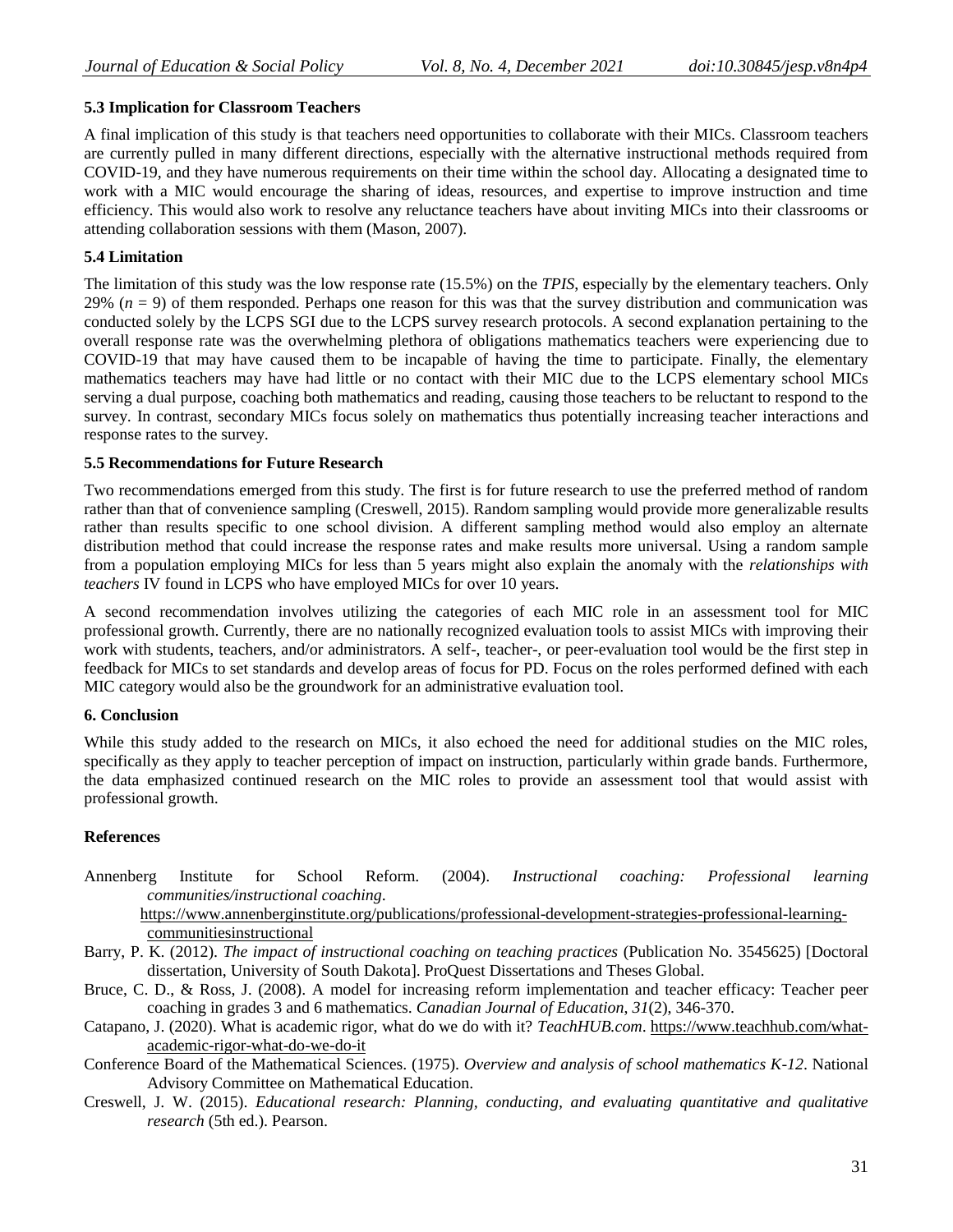- Desimone, L. (2013). Teacher and administrator responses to standards-based reform. *Teachers College Record, 115*(8), 1-53.
- Deussen, T., Coskie, T., Robinson, L., & Autio, E. (2007, June). *"Coach" can mean many things: Five categories of literacy coaches in Reading First* (Issues & Answers Report, REL 2007-No. 005). U.S. Department of Education, Institute of Education Sciences, National Center for Education Evaluation and Regional Assistance, Regional Educational Laboratory Northwest.<http://ies.ed.gov/ncee/edlabs/>
- DeWitt, P. (2015). Instructional coaches: How do you evaluate your impact? *Peter Dewitt's: Finding common ground*. [https://blogs.edweek.org/edweek/finding\\_common\\_ground/2015/10/instructional\\_coaches\\_how\\_do\\_you\\_eval](https://blogs.edweek.org/edweek/finding_common_ground/2015/10/instructional_coaches_how_do_you_evaluate_your_impact.html) [uate\\_your\\_impact.html](https://blogs.edweek.org/edweek/finding_common_ground/2015/10/instructional_coaches_how_do_you_evaluate_your_impact.html)
- Hanover Research Report. (2014, August). *Instructional coaching models in the K-12 context*. [https://www.gssaweb.org/wp-content/uploads/2015/04/Instructional-Coaching-Models-in-the-K-12-Context-](https://www.gssaweb.org/wp-content/uploads/2015/04/Instructional-Coaching-Models-in-the-K-12-Context-1.pdf)[1.pdf](https://www.gssaweb.org/wp-content/uploads/2015/04/Instructional-Coaching-Models-in-the-K-12-Context-1.pdf)
- Herrera, T. A., & Owens, D. T. (2001). The "new math"? Two reform movements in mathematics education. *Theory into practice, 40*(2), 84-92. [https://doi.org/10.1207/s15430421tip4002\\_2](https://doi.org/10.1207/s15430421tip4002_2)
- Horne, J. B. (2012). *Instructional coaching: Teachers' perceptions of practice and effectiveness* (Publication No. 3529633) [Doctoral dissertation, East Tennessee State University]. ProQuest Dissertations and Theses Global.
- Hull, T. H., Balka, D. S., & Miles, R. H. (2009). Defining mathematics coaching. In *A guide to mathematics coaching: Processes for increasing student achievement* (pp. 2-8). Corwin Press. <https://doi.org/10.4135/9781452219479.n1>
- Jasso, L. K. (2018). *Teacher perceptions of effective instructional coaching in professional development support* (Publication No. 10976245) [Doctoral dissertation, Concordia University]. ProQuest Dissertations and Theses Global.
- Kaiser, A. P., Zinsheng, C., Hancock, T. B., & Foster, E. M. (2002). Teacher-reported behavior problems and language delays in boys and girls enrolled in head start. *Behavioral disorders 28*(1), 23-29. [https://doi.org/10.1177/019874290202800103](https://doi.org/10.1177%2F019874290202800103)
- Killion, J. (2009). Coaches' roles, responsibilities, and reach. In J. Knight (Ed.), *Coaching approaches and perspectives* (pp. 7-28). Corwin Press.
- Killion, J., & Harrison, C. (2006). *Taking the lead: New roles for teachers and school-based coaches*. National Staff Development Council.
- Killion, J., & Harrison, C. (2013). *Taking the lead: New roles for teachers and school-based coaches* (2nd ed.). Learning Forward.
- Killion, J., Harrison, C., Bryan, C., & Clifton, H. (2012). *Coaching matters*. Learning Forward.
- Knight, J. (2004a). Instructional coaches make progress through partnership: Intensive support can improve teaching. *Journal of Staff Development, 25*(2), 32-37.
- Knight, J. (2004b). Instructional coaching. The University of Kansas Center for Research on Learning, *Stratenotes, 13*(3), 1-5.
- Knight, J. (2007). *Instructional coaching: A partnership approach to improving instruction*. Corwin Press.
- Knight, J. (2009). *Coaching approaches and perspectives*. Corwin Press.
- Knight, J. (2011). *Unmistakable impact: A partnership approach for dramatically improving instruction*. Corwin Press.
- Knight, J. (2017). *Why principals must support coaches*. Instructional Coaching Group. <https://instructionalcoaching.com/principals-must-support-coaches/>
- Knight, J. (2019). Instructional coaching for implementing visible learning: A model for translating research into practice. *Education Sciences*, *2*, 1-16.<https://doi.org/10.3390/educsci9020101>
- Knight, J. (2021). *The definitive guide to instructional coaching: Seven factors of success.* Association of Supervision and Curriculum Development.
- Kretlow, A. G., Wood, C. L., & Cooke, N. L. (2009). Using in-service and coaching to increase Kindergarten teachers' accurate delivery of group instructional units. *The Journal of Special Education,44*(4), 234-246. [https://doi.org/10.1177/0022466909341333](https://doi.org/10.1177%2F0022466909341333)
- Mason, L. (2007). Teachers' perceptions about instructional coaches. *The Corinthian: The Journal of Student Research at Georgia College, 8*(6), 73-86.<https://kb.gcsu.edu/thecorinthian/vol8/iss1/6>
- National Council of Teachers of Mathematics. (1989). *Curriculum and evaluation standards for school mathematics*. National Council of Teachers of Mathematics.
- National Council of Teachers of Mathematics. (1995). *Assessment standards for teaching mathematics*. National Council of Teachers of Mathematics.
- National Council of Teachers of Mathematics: Commission on Standards for School Mathematics. (1991). *Professional standards for teaching mathematics*. National Council of Teachers of Mathematics.